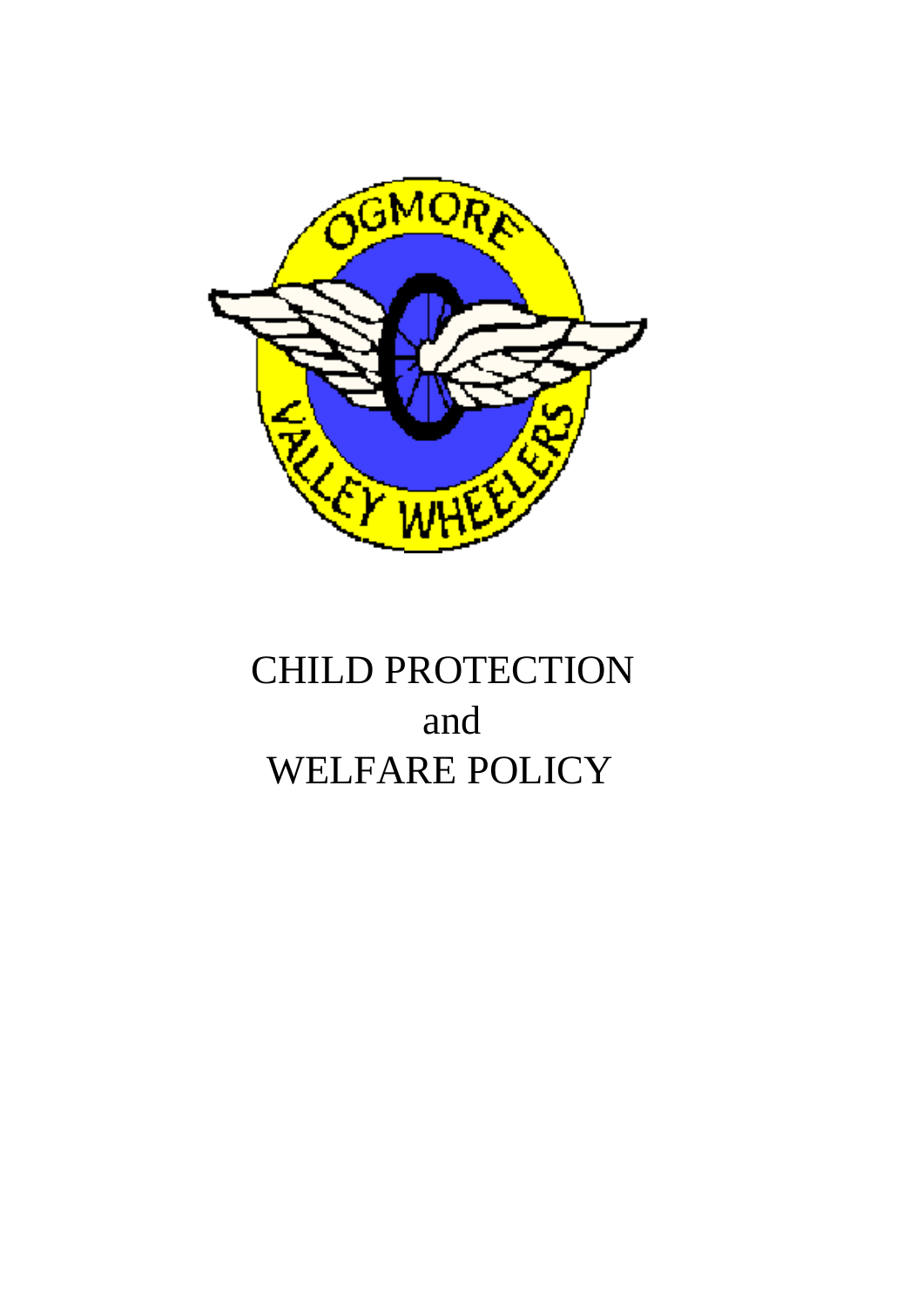# **Contents**

Action Plan

Child Protection Policy

Photographic consent form for U18

Code of Conduct for Club Personnel

Code of Conduct for Parents / Carers

Code of Conduct for Junior Members

Role Description for Club Child Welfare Officer

Recording of Allegations / Concerns Form

Disclosure and Barring Service (DBS) Disclosures

Self Disclosure Form

Self Disclosure Form

Guidance Notes for using DBS Disclosures / Self Disclosures

Useful Contacts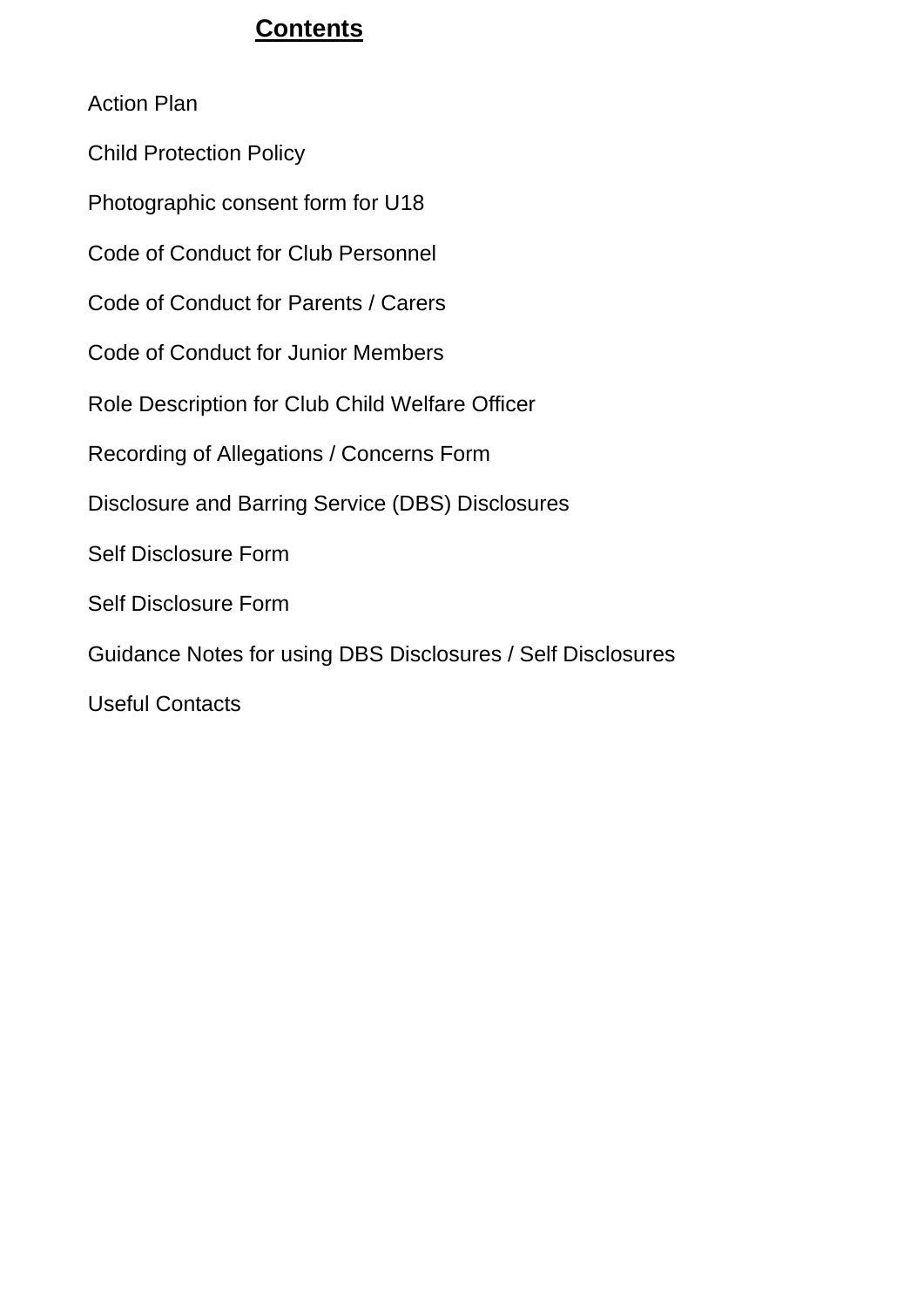# **Child Protection and Welfare Policy for Ogmore Valley Wheelers**

## **(This has been produced with the help of the Child Protection in Sport Unit (CPSU)).**

#### **Introduction**

All sporting organizations which make provision for children and young people must ensure that:

- The welfare of the child is paramount
- All children, whatever their age, culture, disability, gender, language, racial origin religious beliefs and/or sexual identity have the right to protection from abuse
- All suspicions and allegations of abuse will be taken seriously and responded to swiftly and appropriately
- All members of the club have a responsibility to report concerns to the appropriate officer

## **Policy Statement**

Ogmore Valley Wheelers recognizes that it has a duty of care to safeguard all children involved in Ogmore Valley Wheelers from harm. All children have a right to protection, and the needs of disabled children and others who may be particularly vulnerable must be taken into account. Ogmore Valley Wheelers will ensure the safety and protection of all children involved in Ogmore Valley Wheelers through adherence to the Child Protection guidelines adopted by Ogmore Valley Wheelers.

## **A child is defined as a person under the age of 18 (The Children Act 1989).**

## **Policy Aims**

The aim of the Ogmore Valley Wheelers Child Protection and Welfare Policy is to promote good practice:

- Providing children and young people with appropriate safety and protection whilst in the care of Ogmore Valley Wheelers
- Allowing all club members to make informed and confident responses to specific child protection issues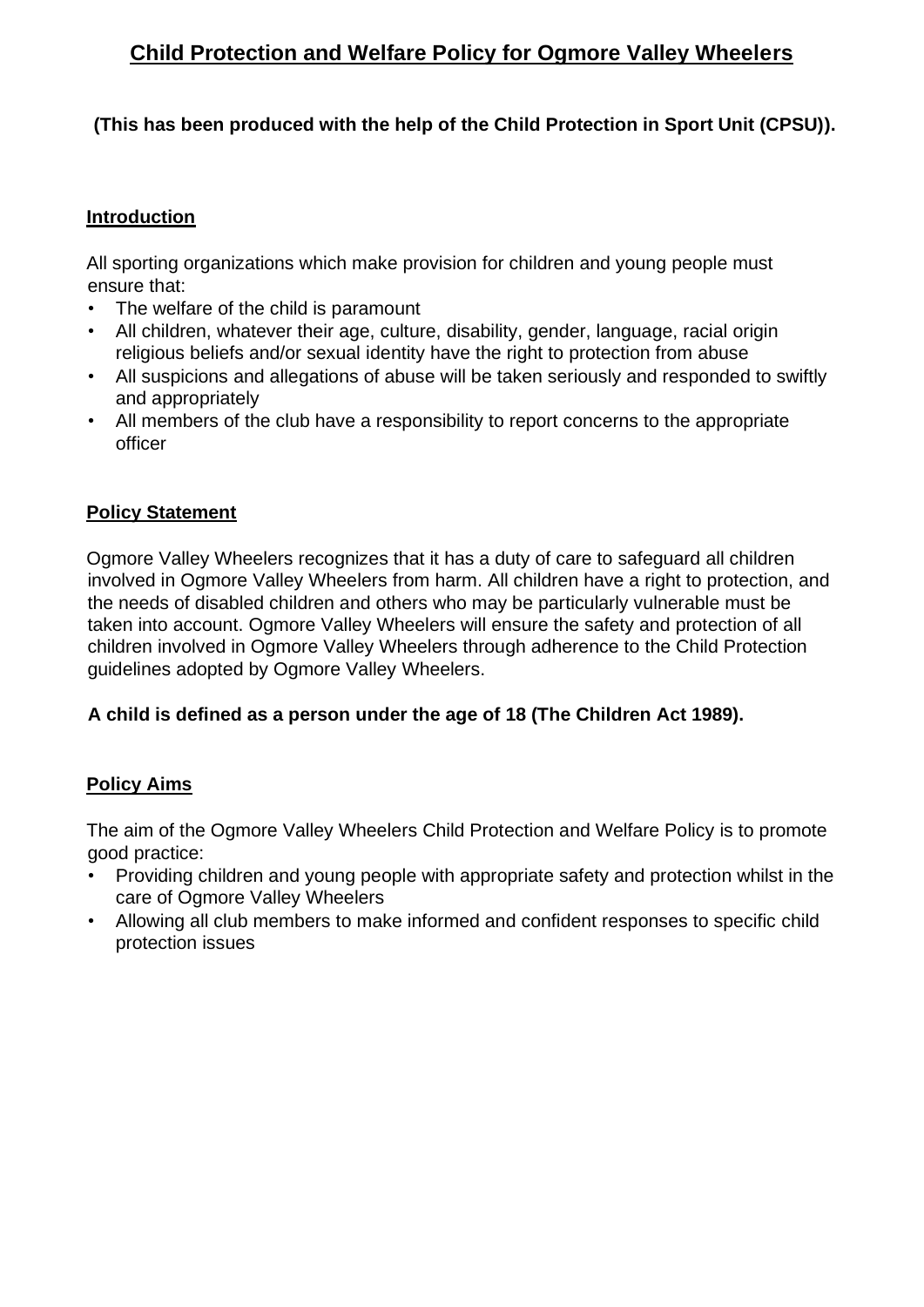# **Promoting Good Practice**

Child abuse, particularly sexual abuse, can arouse strong emotions in those facing such a situation. It is important to understand these feelings and not allow them to interfere with your judgement about the appropriate action to take.

Abuse can occur within many situations including the home, school and the sporting environment. Some individuals will actively seek employment or voluntary work with young people in order to harm them. A coach, instructor, teacher, official or volunteer will have regular contact with young people and be an important link in identifying cases where they need protection. All suspicious cases of poor practice should be reported following the guidelines in this document.

When a child enters the club having been subjected to child abuse outside the sporting environment, sport can play a crucial role in improving the child's self-esteem. In such instances the club must work with the appropriate agencies to ensure the child receives the required support.

## **Good Practice Guidelines**

All personnel should be encouraged to demonstrate exemplary behaviour in order to protect themselves from false allegations. The following are common sense examples of how to create a positive culture and climate.

Good practice means:

- Always working in an open environment (e.g. avoiding private or unobserved situations and encouraging open communication)
- Treating all young people/vulnerable adults equally, and with respect and dignity
- Always putting the welfare of each young person first, before winning or achieving goals )
- Building balanced relationships based on mutual trust which empowers children to share in the decision-making process
- Making sport fun, enjoyable and promoting fair play
- Ensuring that if any form of manual/physical support is required, it is provided openly and according to guidelines provided by the sport's National Governing Body. Care is needed, as it is difficult to maintain hand positions when the child is constantly moving. Young people should always be consulted and their agreement gained before offering any form of manual/physical support. Some parents are becoming increasingly sensitive about this and their views should always be carefully considered • Keeping up to date with technical skills, qualifications and insurance
- Involving parents/carers wherever possible.
- Being an excellent role model this includes not smoking or drinking alcohol in the company of young people
- Giving enthusiastic and constructive feedback rather than negative criticism
- Recognizing the developmental needs and capacity of young people and vulnerable adults – avoiding excessive training or competition and not pushing them against their will
- Securing parental consent in writing to act in loco parentis, if the need arises to administer emergency first aid and/or other medical treatment
- Keeping a written record of any injury that occurs, along with the details of any treatment given
- Requesting written parental consent if club officials are required to transport young people in their cars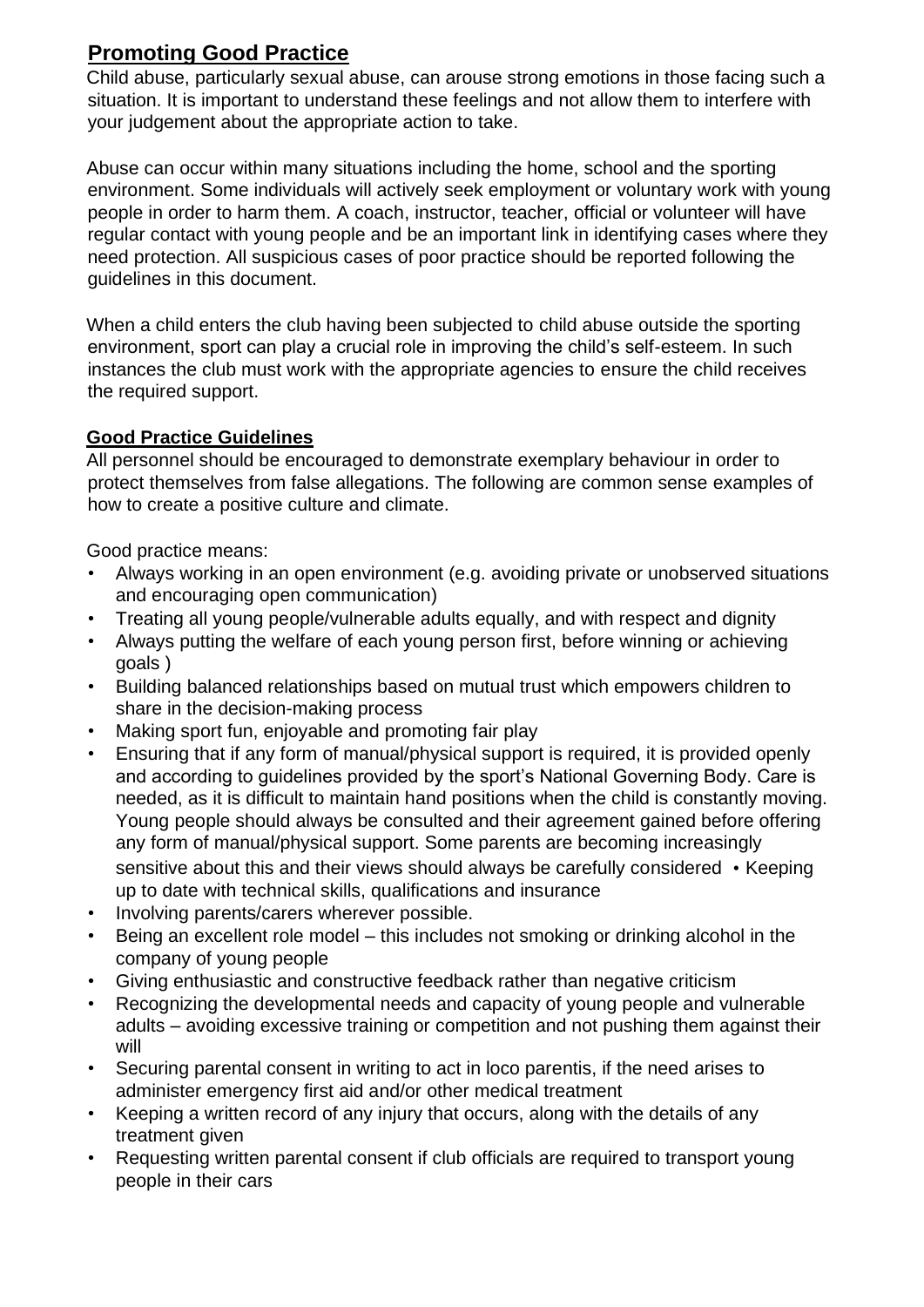#### **Practices to be Avoided**

The following should be avoided except in emergencies. If cases arise where these situations are unavoidable (e.g. a child sustains an injury and needs to go to hospital, or a parent fails to arrive to pick a child up at the end of a session) it should be with the full knowledge and consent of someone in charge in the club and / or the child's parents:

- Avoid spending time alone with children away from others
- Avoid taking a child to an event / session or taking them home afterwards

## **Practices Never to be Sanctioned**

The following should never be sanctioned. You should never:

- Engage in rough, physical or sexually provocative games, including horseplay
- Allow children to use inappropriate language unchallenged
- Allow allegations made by a child to go unchallenged, unrecorded or not acted upo

## **Use of Photographic/Filming Equipment at Sporting Events**

There is evidence that some people have used sporting events as an opportunity to take inappropriate photographs or film footage of young and disabled sportspeople in vulnerable positions. All clubs should be vigilant and any concerns should to be reported to the Club Child Welfare Officer.

## **Easy rules to remember are:**

- If the child is named, avoid using their photograph.
- If a photograph is used, avoid naming the child.
- Ask for consent using the permission form (**Consent form for photographic images for children/young people under 18 years of age**) to use their image. This ensures that they are aware of the way the image is to be used to represent the sport. This must be completed and signed by the Parent/Guardian and returned to the Club secretary
- Avoid the use of the first name and surname of individuals in a photograph. This reduces the risk of inappropriate, unsolicited attention from people within and outside the sport.
- Follow the recognised procedure for reporting the use of inappropriate images to reduce the risks to children. Using the safeguarding procedure, ensure that the Club Welfare Officer and the Services and/or Police are informed.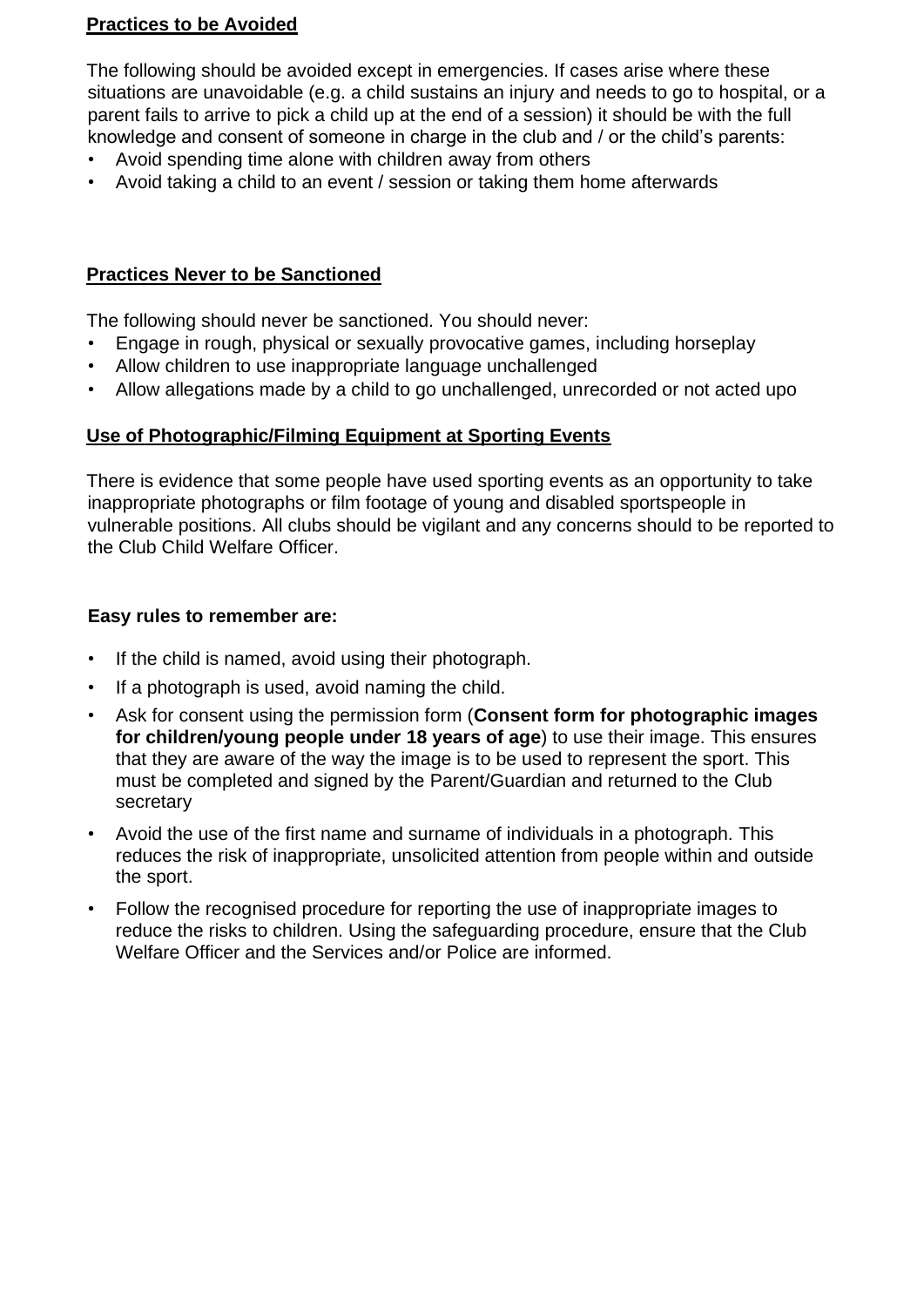## **At Competitions**

**Public information**: the specific details concerning photographic/video and filming equipment registration should, wherever possible, be published prominently in event programmes and must be announced over the public address system, prior to the start of the event.

**The recommended wording is:** 

**In line with the recommendation in the** *Welsh Cycling Union* **Policy, the promoters of this event request that any person wishing to engage in any video, zoom or closerange photography should register their details with staff at the spectator desk before carrying out any such photography.** 

**The promoter reserves the right to decline entry to any person unable to meet or abide by the promoter's conditions.** 

**If you are concerned about any photography taking place at this event, please contact the promoter or event organiser who will be pleased to discuss this matter with you.**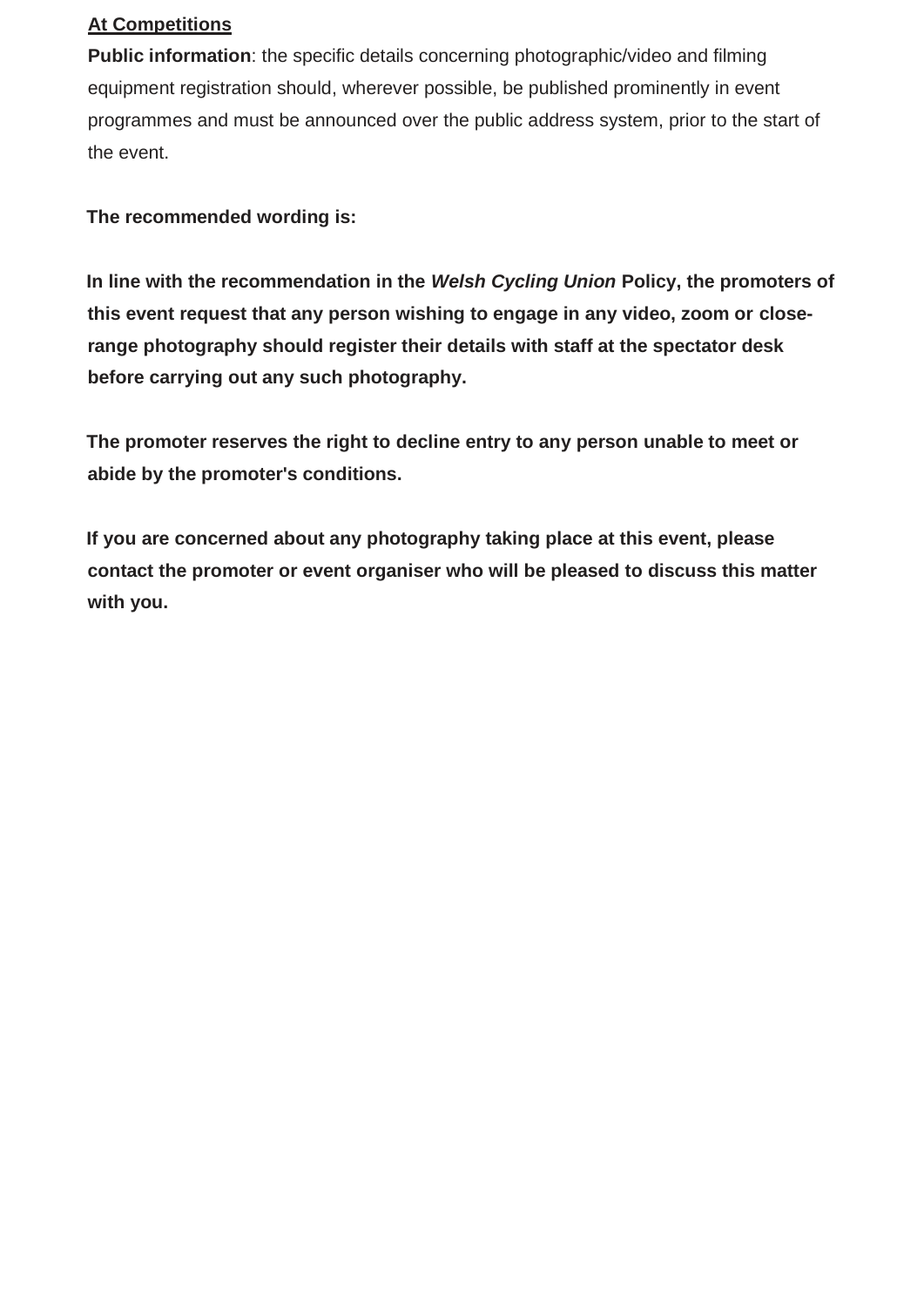#### **Responding to Allegations or Suspicions**

It is not the responsibility of anyone working in, a paid or unpaid capacity to decide whether or not child abuse has taken place. However, there is a responsibility to act on any concerns through contact with the appropriate authorities.

Ogmore Valley Wheelers will assure all members that it will fully support and protect anyone, who in good faith reports his or her concern that a colleague is, or may be, abusing a child.

Where there is a complaint against a member there may be three types of investigation:

- A criminal investigation
- A child protection investigation
- A disciplinary or misconduct investigation

The results of the police and child protection investigation may well influence the disciplinary investigation, but not necessarily.

#### **Action if there are Concerns**

#### **1. Concerns about Poor Practice:**

If, following consideration, the allegation is clearly about poor practice; the Club Child Welfare Officer will deal with it as a misconduct issue.

If the allegation is about poor practice by the Club Child Welfare Officer, or if the matter has been handled inadequately and concerns remain, it should be reported to the relevant National Governing Body officer **BC (WCU)** who will decide how to deal with the allegation and whether or not to initiate disciplinary proceedings.

## **2. Concerns about Suspected Abuse**

Any suspicion that a child has been abused by either a member or a volunteer should be reported to the Club Child Welfare Officer, who will take such steps as considered necessary to ensure the safety of the child in question and any other child who may be at risk.

The Club Child Welfare Officer will refer the allegation to the Social Services department who may involve the Police, or will go directly to the Police in an emergency. The parents or carers of the child will be contacted as soon as possible following advice from the Social Services department.

The Club Child Welfare Officer should also notify the relevant National Governing Body officer who in turn will inform the National Governing Body Child Protection Officer who will deal with any media enquiries.

If the Club Child Welfare Officer is the subject of the suspicion/allegation, the report must be made to the appropriate Manager or in his/her absence the National Governing Body Child Protection Officer who will refer the allegation to Social Services.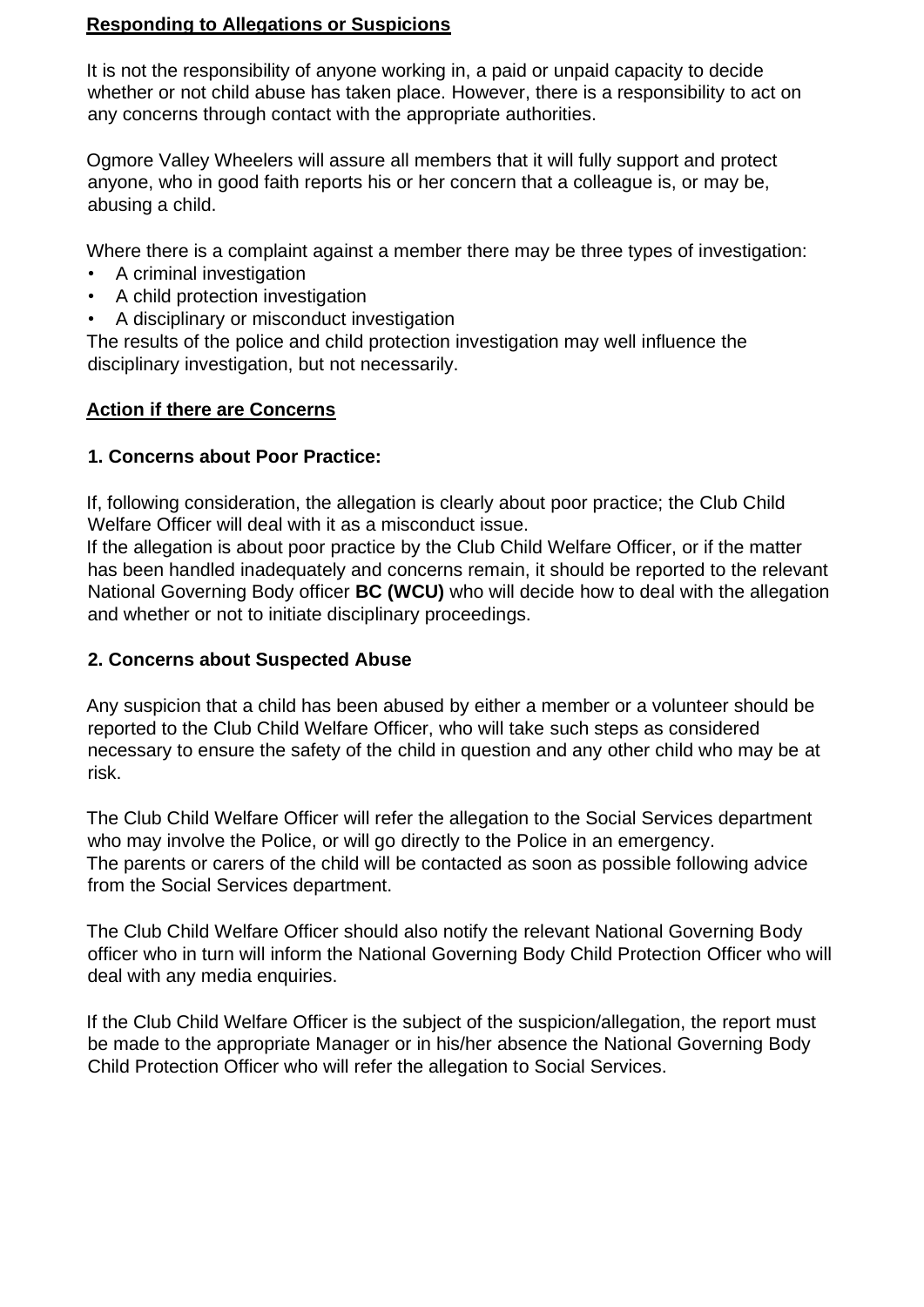## **Confidentiality**

Every effort should be made to ensure that confidentiality is maintained for all concerned. Information should be handled and disseminated on a need to know basis only. This includes the following people: • The Club Child Welfare Officer

- The parents of the person who is alleged to have been abused
- The person making the allegation
- Social Services / Police
- The National Governing Body Regional Development Manager and National Governing Body Child Protection Officer
- The alleged abuser (and parents if the alleged abuser is a child). Seek Social Services advice on who should approach the alleged abuser

Information should be stored in a secure place with limited access to designated people, in line with data protection laws (e.g. that information is accurate, regularly updated, relevant and secure).

## **Internal Enquiries and Suspension**

The (OVW) Child Welfare Officer will make an immediate decision about whether any individual accused of abuse should be temporarily suspended pending further Police and Social Services inquiries.

Irrespective of the findings of the Social Services or Police inquiries the (OVW) Club Committee will assess all individual cases to decide whether a member can be reinstated and how this can be sensitively handled. This may be a difficult decision; particularly where there is insufficient evidence to uphold any action by the Police. In such cases, the Ogmore Valley Wheelers Club Committee must reach a decision based upon the available information which could suggest that on a balance of probability; it is more likely than not that the allegation is true. The welfare of the child should remain of paramount importance throughout.

## **Support to Deal with the Aftermath of Abuse**

Consideration should be given to the kind of support that children, parents and members of staff may need. Use of helplines, support groups and open meetings will maintain an open culture and help the healing process. The British Association for Counselling Directory is available from

The British Association for Counselling, BACP, 15 St John's Business Park, Lutterworth, Leicestershire LE17 4HB, United Kingdom

Tel:01455 883300,

Twitter @BACP,

E-mail: [bac@bacp.co.uk,](mailto:bac@bacp.co.uk)

Internet: www.bacp.co.uk.

Consideration should be given to what kind of support may be appropriate for the alleged perpetrator.

## **Allegations of Previous Abuse**

Allegations of abuse may be made some time after the event (e.g. by an adult who was abused as a child by a member of staff who is still currently working with children). Where such an allegation is made, the club should follow the procedures as detailed above and report the matter to the social services or the police. This is because other children, either within or outside sport, may be at risk from this person. Anyone who has a previous criminal conviction for offences related to abuse is automatically excluded from working with children. This is reinforced by the details of the Protection of Children Act 1999.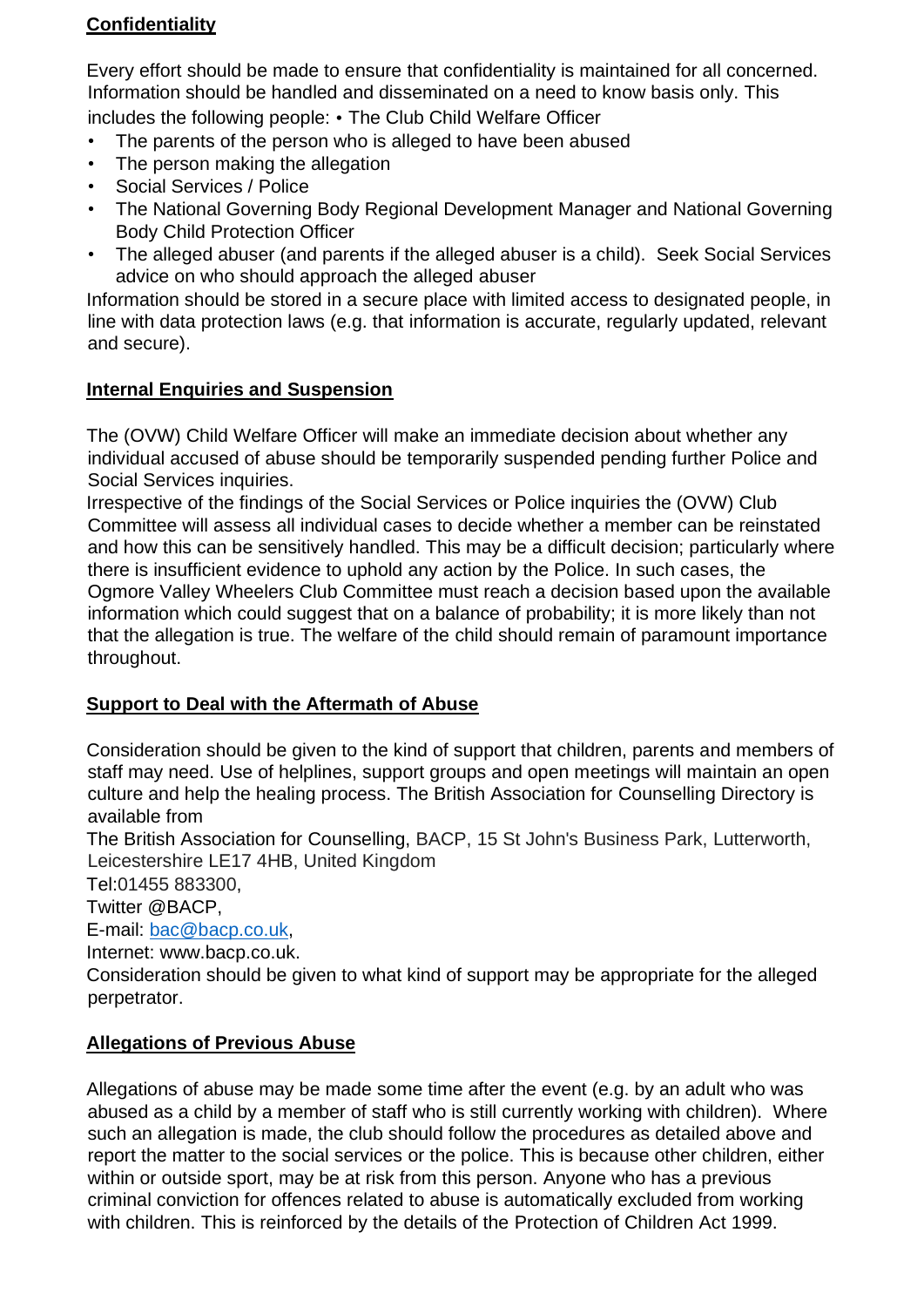## **Action if Bullying is Suspected**

If bullying is suspected, the same procedure should be followed as set out in 'Responding to Allegations or Suspicions' above.

Action to help the victim and prevent bullying in sport:

- Take all signs of bullying very seriously
- Encourage all children to speak and share their concerns (It is believed that up to 12 children per year commit suicide as a result of bullying, so if anyone talks about or threatens suicide, seek professional help immediately). Help the victim to speak out and tell the person in charge or someone in authority. Create an open environment
- Investigate all allegations and take action to ensure the victim is safe. Speak with the victim and the bully(ies) separately
- Reassure the victim that you can be trusted and will help them, although you cannot promise to tell no one else
- Keep records of what is said (what happened, by whom, when)
- Report any concerns to the Club Child Welfare Officer or the school (wherever the bullying is occurring)

Action towards the bully(ies):

- Talk with the bully(ies), explain the situation, and try to get the bully (ies) to understand the consequences of their behaviour. Seek an apology to the victim(s)
- Inform the bully's / bullies' parents
- Insist on the return of 'borrowed' items and that the bully(ies) compensate the victim
- Provide support for the victim's coach
- Impose sanctions as necessary
- Encourage and support the bully(ies) to change behaviour
- Hold meetings with the families to report on progress
- Inform all organisation members of action taken
- Keep a written record of action taken

## **3. Concerns Outside the Immediate Sporting Environment (e.g. a Parent or Carer):**

Report your concerns to the Club Child Welfare Officer, who should contact Social Services or the Police as soon as possible. See below for the information Social Services or the Police will need.

If the Club Child Welfare Officer is not available, the person being told of or discovering the abuse should contact Social Services or the police immediately.

Social Services and / or the Police will decide how to involve the parents/carers. The Club Child Welfare Officer should also report the incident to the National Governing Body. The National Governing Body should ascertain whether or not the person/s involved in the incident play a role in Ogmore Valley Wheelers and act accordingly. Maintain confidentiality on a need-to-know basis only.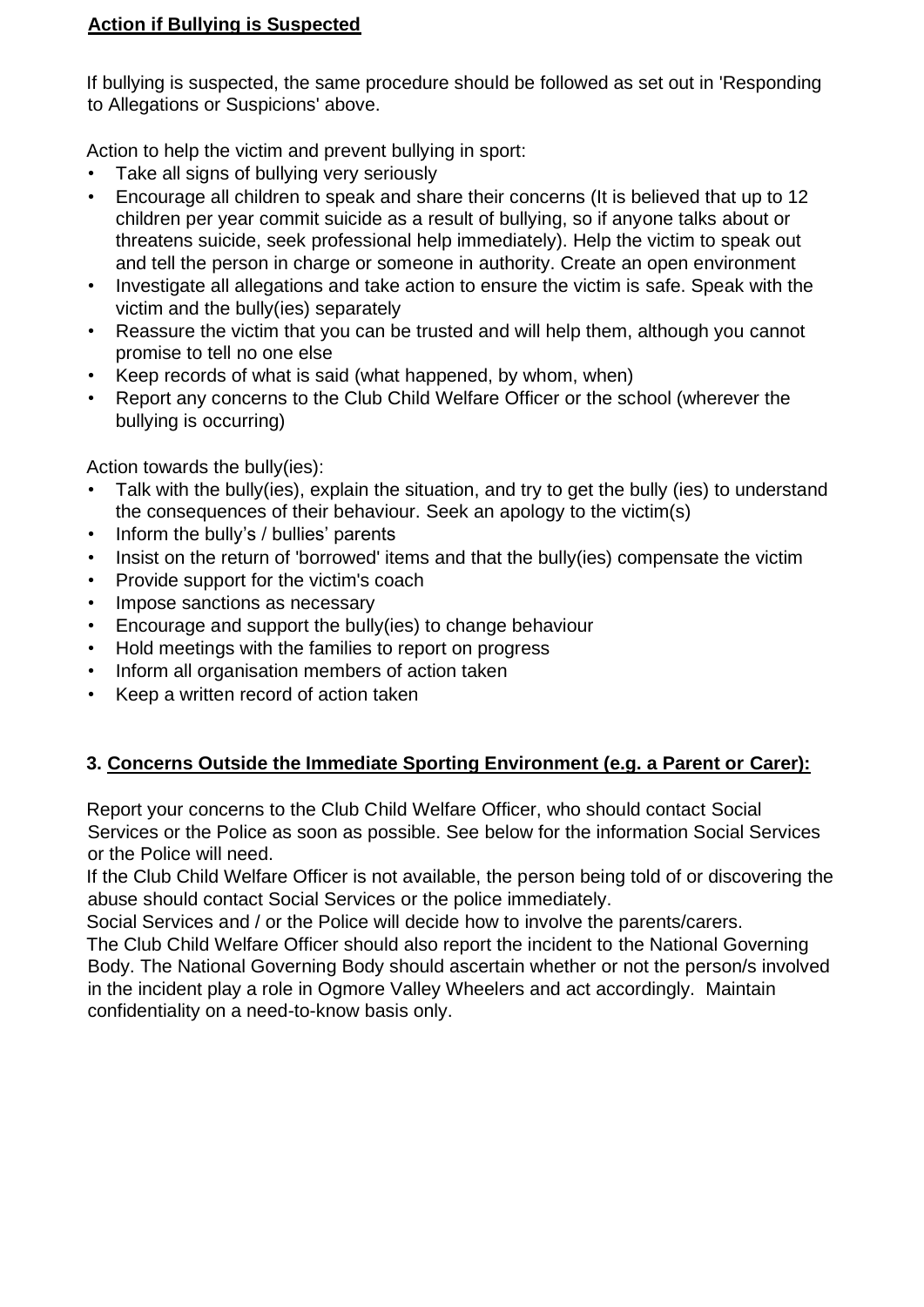## **Information for Social Services or the Police about Suspected Abuse**

To ensure that this information is as helpful as possible, a detailed record should always be made at the time of the disclosure/concern, which should include the following:

- The child's name, age and date of birth of the child
- The child's home address and telephone number
- Whether or not the person making the report is expressing their own concerns or those of someone else
- The nature of the allegation. Include dates, times, any special factors and other relevant information
- Make a clear distinction between what is fact, opinion or hearsay
- A description of any visible bruising or other injuries. Also any indirect signs, such as behavioural changes
- Details of witnesses to the incidents
- The child's account, if it can be given, of what has happened and how any bruising or other injuries occurred
- Have the parents been contacted?
- If so what has been said?
- Has anyone else been consulted? If so, record details
- If the child was not the person who reported the incident, has the child been spoken to? If so what was said?
- Has anyone been alleged to be the abuser? Record details
- Where possible referral to the police or social services should be confirmed in writing within 24 hours and the name of the contact who took the referral should be recorded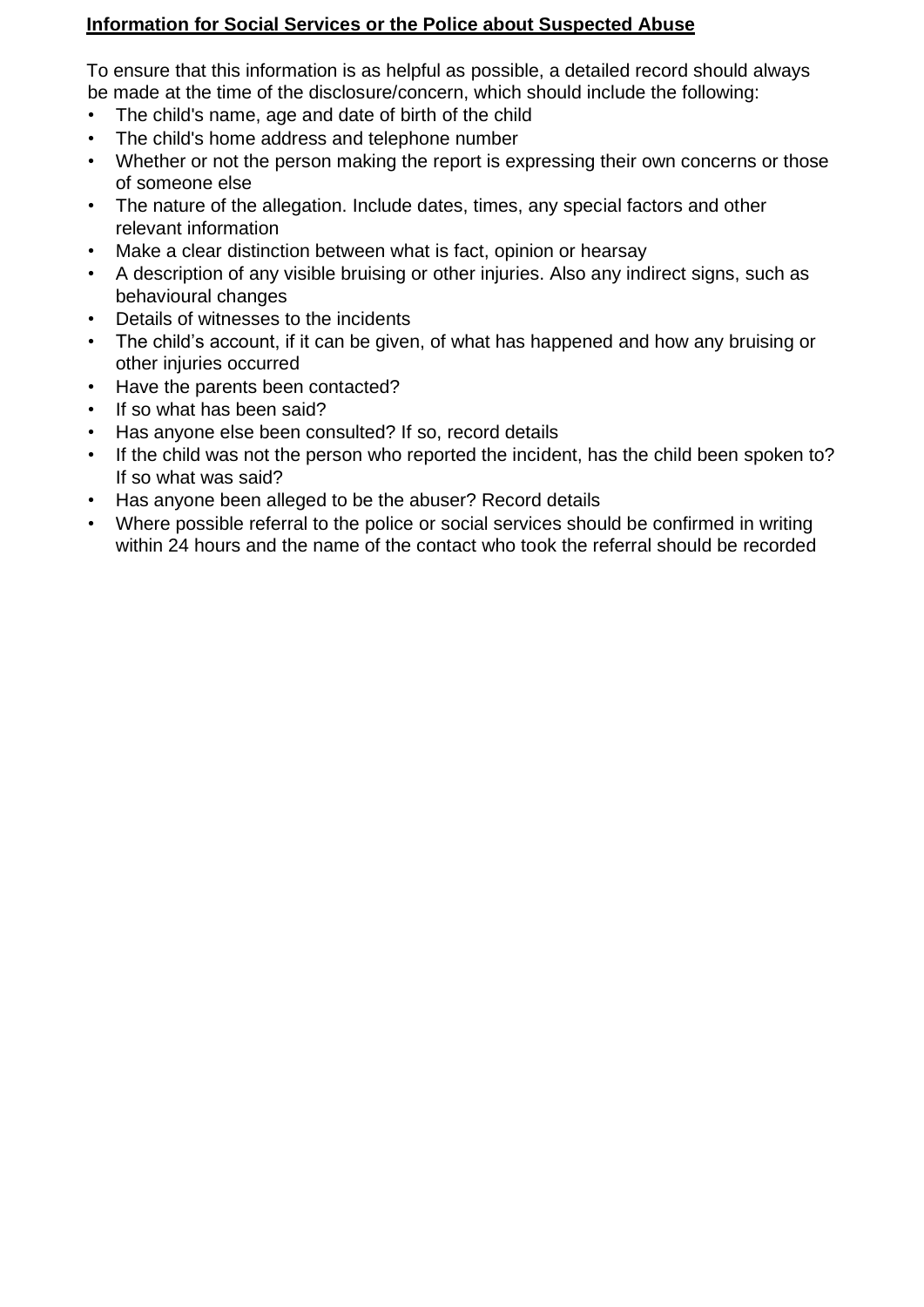## **Record the information using the form-Recording Allegations/Concerns about Children**

If you are worried about sharing concerns about abuse with a senior colleague, you can contact MASH (Multi Agency Safeguarding Hub) direct (see below), or the NSPCC Child Protection Helpline on 0808 800 5000 or Childline on 0800 1111.

#### **Safeguarding Children:**

MASH Bridgend.gov.uk South Wales Police MASH Staff (PPU) 01656 815808

Information Advice and Assistance Team (IAA Children) 01656 815523 01656 642740 01656 815431 [earlyhelp@bridgend.gov.uk](mailto:earlyhelp@bridgend.gov.uk)

## **Safeguarding Adults:**

[AdultsafeguardingMASH@bridgend.gov.uk](mailto:AdultsafeguardingMASH@bridgend.gov.uk) 01656 642320

National Safeguarding Lead Officer for Wales Alistair Waldron 01633 274691 07872 149382 [alistair.waldron@welshcycling.co.uk](mailto:alistair.waldron@welshcycling.co.uk)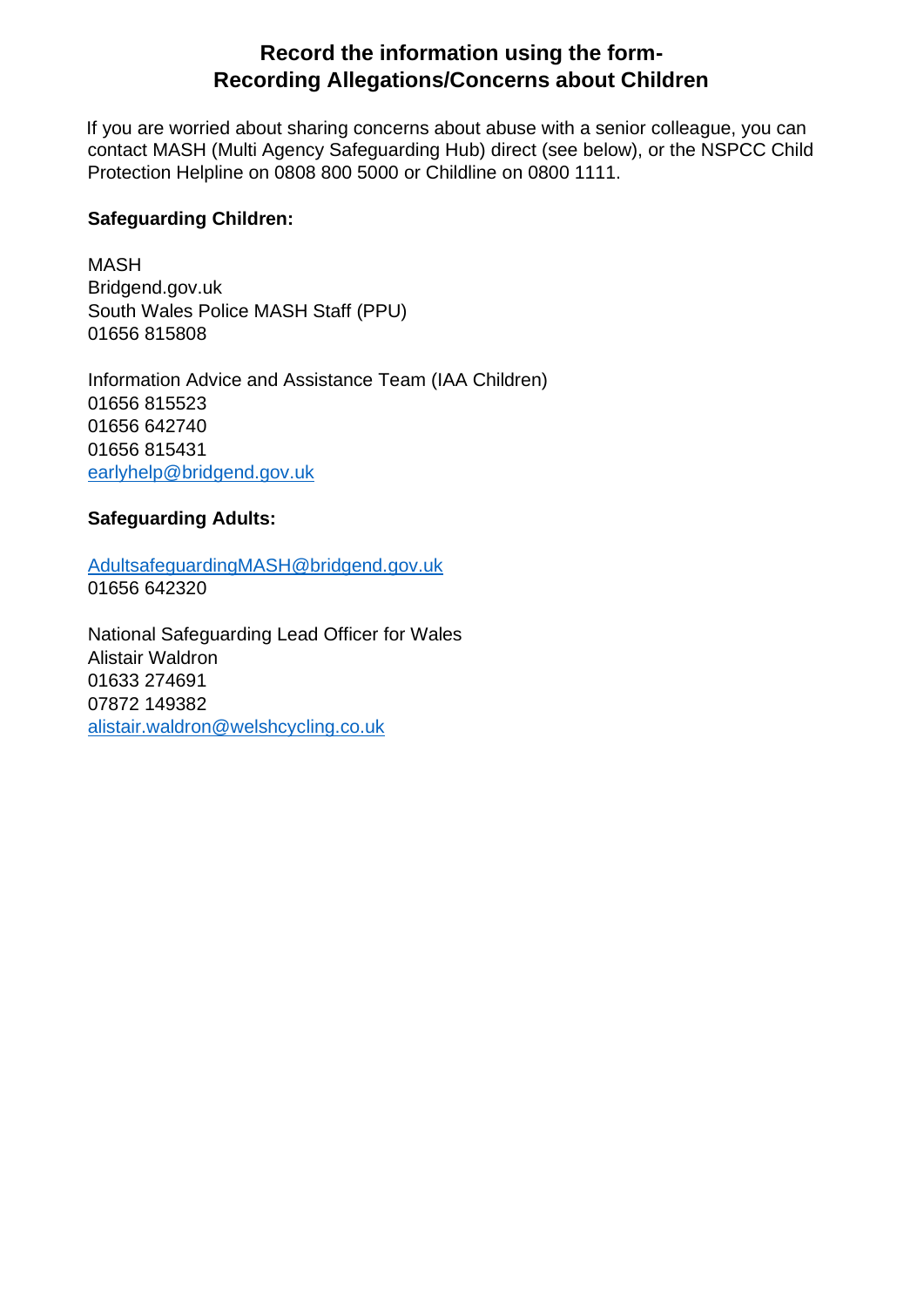This Policy was formally adopted by the Members of Ogmore Valley Wheelers On March 2020 (Date)

It will be reviewed on an annual basis, with the next review taking place on March 2021 (Date)

#### **Declaration:**

On behalf of Ogmore Valley Wheelers, we, the undersigned, will oversee the implementation of the Child Protection Policy and take all necessary steps to ensure it is adhered to.

| Signed:                                 | Signed:                                |
|-----------------------------------------|----------------------------------------|
| Name:                                   | Name:                                  |
| Position within Ogmore Valley Wheelers: | Position within Ogmore Valley Wheelers |

Date: **Date:** Date: **Date: Date: Date: Date:** 

N.B. It is recommended that one of the signatories is the Child Welfare Officer and one is the Chairperson.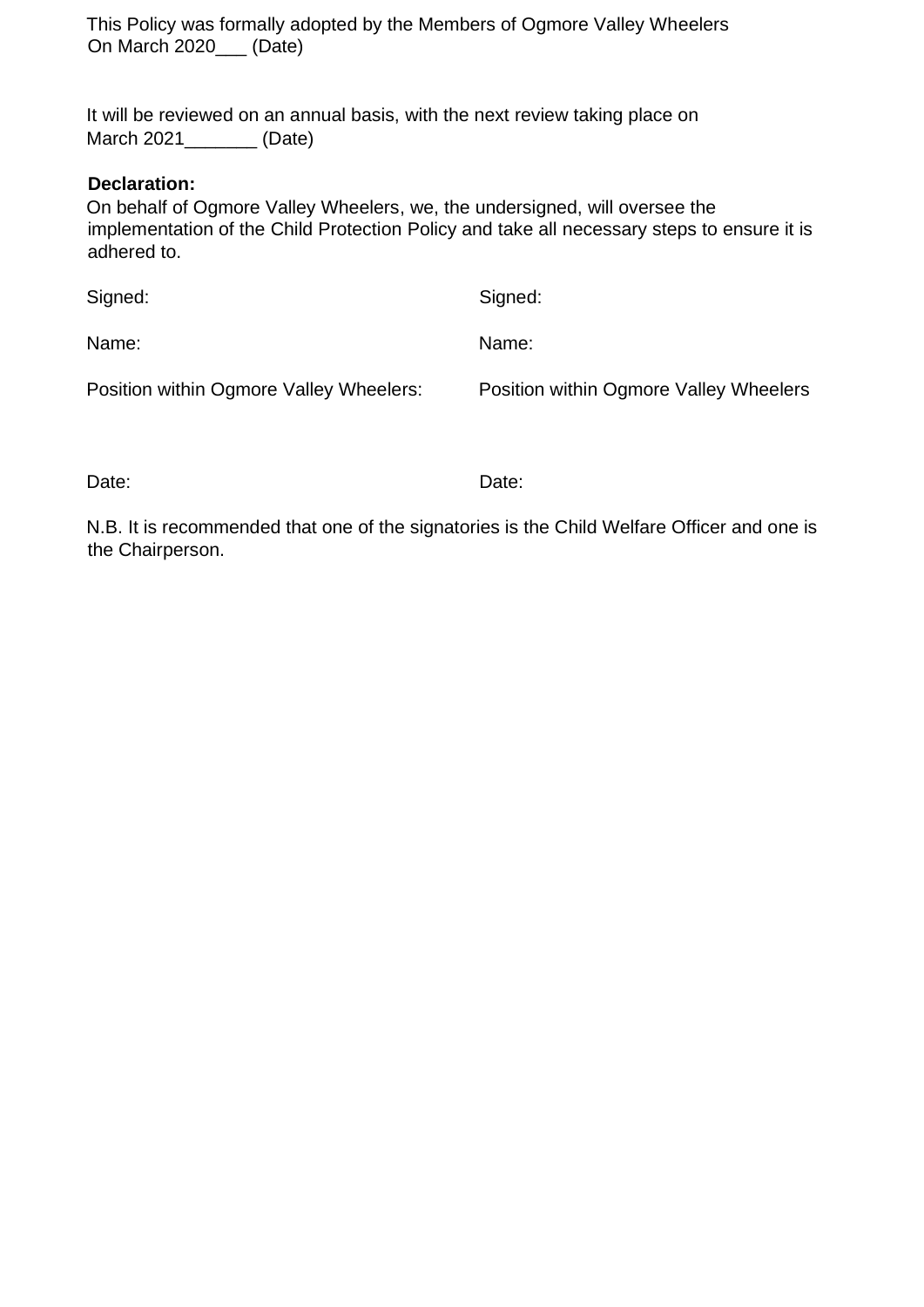# **Code of Conduct for Club Personnel Ogmore Valley Wheelers**

The essence of good ethical conduct and practice is summarised below. All Club Personnel must:

- Consider the well-being and safety of participants before the development of performance
- Develop an appropriate working relationship with participants, based on mutual trust and respect
- Make sure all activities are appropriate to the age, ability and experience of those taking part
- Promote the positive aspects of the sport (e.g. fair play)
- Display consistently high standards of behaviour and appearance
- Follow all guidelines laid down by *(CPSU)* and the club
- Hold appropriate, valid qualifications and insurance cover
- Never exert undue influence over participants to obtain personal benefit or reward
- Never condone rule violations, rough play or the use of prohibitive substances

## **A Code of Conduct for Parents / Carers Ogmore Valley Wheelers**

- Encourage your child to learn the rules and play within them
- Discourage unfair play and arguing with officials
- Help your child to recognise good performance, not just results
- Never force your child to take part in sport
- Set a good example by recognising fair play and applauding the good performances of all
- Never punish or belittle a child for losing or making mistakes
- Publicly accept officials' judgements
- Support your child's involvement and help them to enjoy their sport
- Use correct and proper language at all times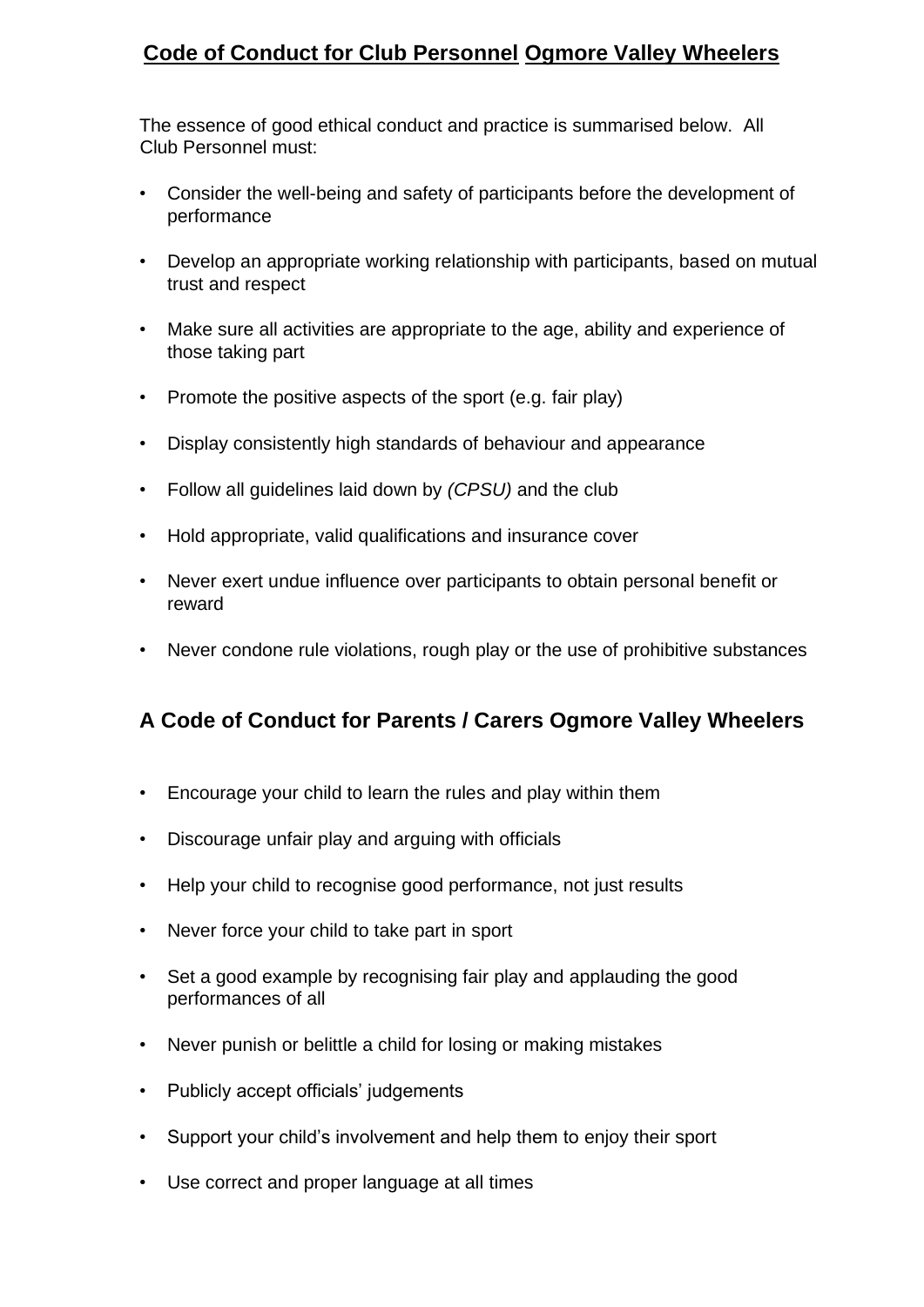# **A Code of Conduct for Junior (Under 18) Members Ogmore Valley Wheelers**

- Treat everyone how you would like to be treated never deliberately upset a team-mate or someone in your training group, even if they have made a mistake
- Always listen carefully to what your Club Captain/Vice captain or Ride leader is asking you to do, particularly when they are talking about safety
- Always compete within the rules, and respect officials and their decisions
- Always respect opponents, and applaud good performances whether by your own team or by the opposition
- Never use bad language while training or competing
- Always tell your Ride Leader if you have an injury or feel unwell
- Keep to agreed timings for training and inform your Ride Leader if you are going to be late
- If you have to leave a training session early, make sure that you have told your Ride Leader.
- Wear suitable kit for training and competition, as advised/provided by your club
- Do not smoke or take alcohol or drugs of any kind on the club premises or while representing the club at competitions
- If anything happens that you are concerned about, whether it relates to you or to someone else in the club, make sure that you tell the Club's Child Welfare Officer or another adult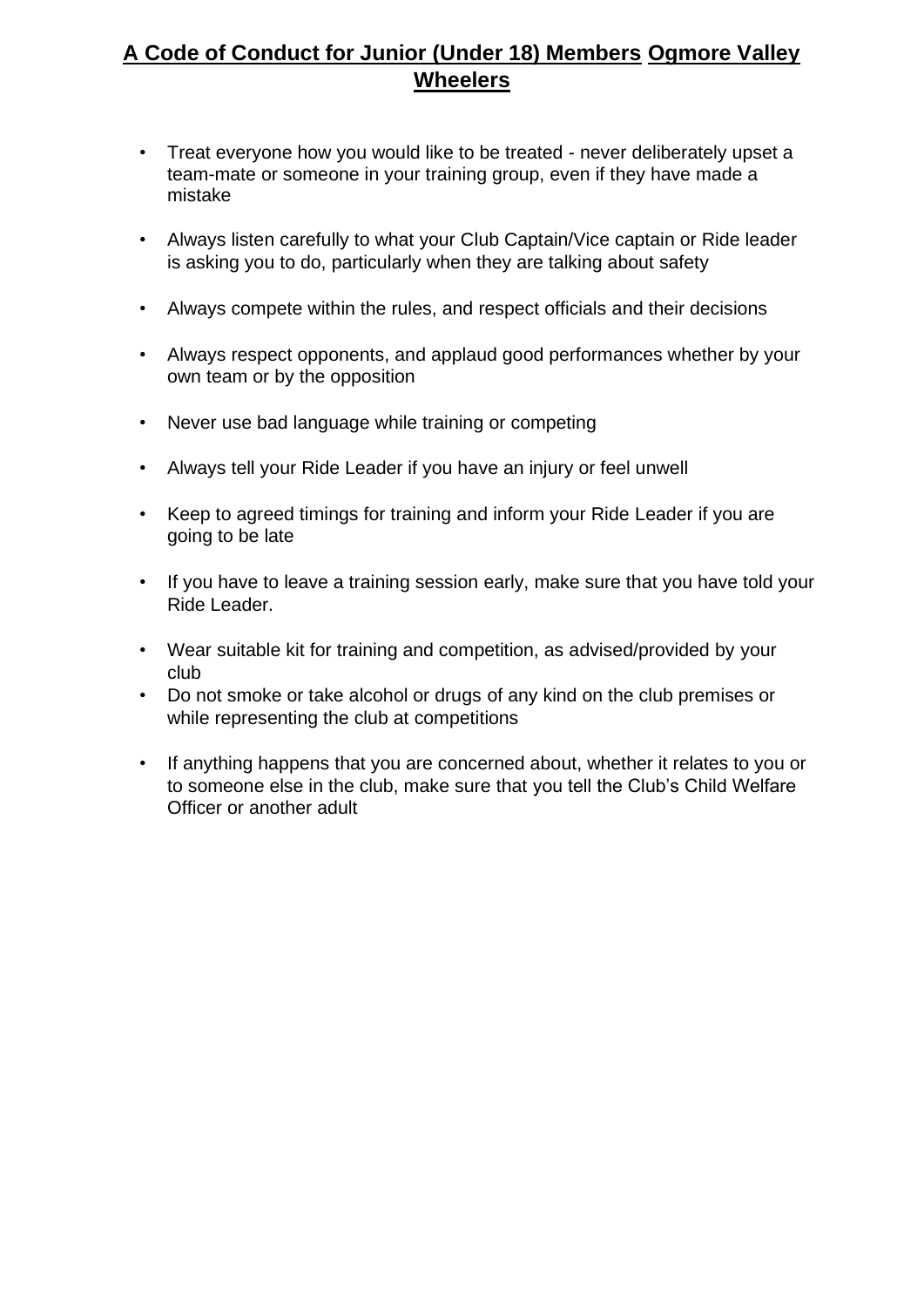# **A Role Description for a Club Child Welfare Officer**

The Club Child Welfare Officer will:

- be the club's point of contact for the Governing Body and other organisations to liaise with on Child Protection matters
- be the point of contact for all club members regarding any concerns or allegations
- implement the procedures outlined in the club's Child Protection Policy relating to any concerns or allegations, including making referrals to Social Care Services, Police and the Governing Body as appropriate
- ensure that the club's register of coaches and volunteers is kept up-to-date
- arrange Child Protection Awareness training for all coaches / volunteers who work with junior club members, and keep records of attendance
- ensure that all coaches / volunteers who work with junior members have been DBS-checked and have completed a Self-Disclosure form and that all records are stored securely and maintained in line with the requirements of the Date Protection Act (see section on DBS checks)
- ensure that the club's Child Protection Policy and Codes of Conduct continue to be implemented, and are given to all new members
- ensure that an up-to-date register of emergency / alternative contacts for all junior club members is kept, along with information about any medical conditions, and ensure that this is only available on a 'need to know' basis

## **THE CLUB CHILD WELFARE OFFICER IS NOT RESPONSIBLE FOR INVESTIGATING CONCERNS / ALLEGATIONS OR FOR DECIDING WHETHER ABUSE HAS TAKEN PLACE. HOWEVER, THE CLUB CHILD WELFARE OFFICER IS RESPONSIBLE FOR ENSURING THAT CONCERNS / ALLEGATIONS ARE REPORTED TO THE RELEVANT AUTHORITIES**

As well as this Role Description, the Club Child Welfare Officer should be given the following documents:

- The Club's Child Protection Policy
- The Club's Child Protection Policy Action Plan
- The Club's Codes of Conduct for Club Personnel, Parents / Carers and Junior Members
- Information about the details currently held for junior club members
- A sample Reporting of Concerns Form

A list of contacts for the relevant agencies for reporting concerns, asking advice and arranging training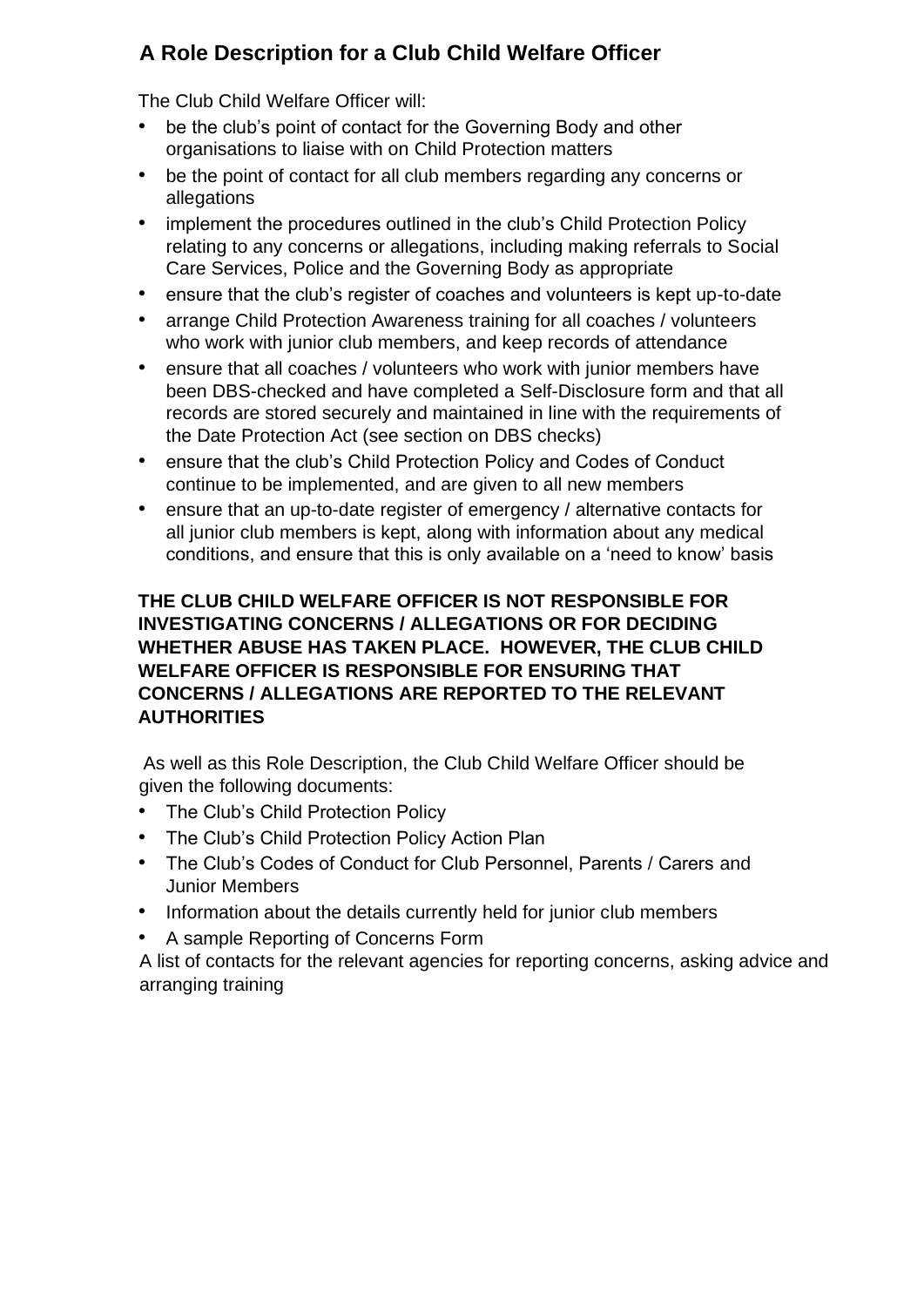## **A Form for Recording Allegations / Concerns about Children**

Please use this form as a prompt, recording any additional information on the back or on another sheet of paper. Forms can be handwritten or typed and printed off, but they must be signed, dated and timed.

## **REMEMBER – your role is not to investigate, but to record accurately all information you receive or signs and symptoms you observe. Only fill in the details you know.**

| Child's details (name,                                                                   | Child's parents or                                          | Details of person reporting                                                                          |
|------------------------------------------------------------------------------------------|-------------------------------------------------------------|------------------------------------------------------------------------------------------------------|
| address, tel. no., age or                                                                | guardian's details (where                                   | suspicion/allegation/                                                                                |
| $D.O.B$ etc.):                                                                           | known):                                                     | concern to you (this may                                                                             |
|                                                                                          |                                                             | be the child):                                                                                       |
|                                                                                          |                                                             |                                                                                                      |
|                                                                                          |                                                             |                                                                                                      |
|                                                                                          | Describe what the suspicion / allegation / concern is here: |                                                                                                      |
|                                                                                          |                                                             |                                                                                                      |
|                                                                                          |                                                             |                                                                                                      |
|                                                                                          |                                                             |                                                                                                      |
|                                                                                          |                                                             |                                                                                                      |
|                                                                                          |                                                             |                                                                                                      |
|                                                                                          |                                                             | Describe fully any signs, symptoms you or others have observed (include here what the child has told |
| you):                                                                                    |                                                             |                                                                                                      |
|                                                                                          |                                                             |                                                                                                      |
|                                                                                          |                                                             |                                                                                                      |
|                                                                                          |                                                             |                                                                                                      |
|                                                                                          |                                                             |                                                                                                      |
|                                                                                          |                                                             |                                                                                                      |
| Where did this occur (as far as you know)?                                               |                                                             |                                                                                                      |
|                                                                                          |                                                             |                                                                                                      |
| When did this happen (as far as you know)?                                               |                                                             |                                                                                                      |
|                                                                                          |                                                             |                                                                                                      |
|                                                                                          |                                                             |                                                                                                      |
| If some earlier signs/symptoms were noticed before today, when and where was this?       |                                                             |                                                                                                      |
|                                                                                          |                                                             |                                                                                                      |
|                                                                                          |                                                             |                                                                                                      |
|                                                                                          |                                                             |                                                                                                      |
| Record details of anyone else who may have been present or have relevant<br>information: |                                                             |                                                                                                      |
|                                                                                          |                                                             |                                                                                                      |
|                                                                                          |                                                             |                                                                                                      |
|                                                                                          |                                                             |                                                                                                      |
| Signed:                                                                                  | Date and Time:                                              |                                                                                                      |
| Position in Club:                                                                        | Telephone number:                                           |                                                                                                      |
|                                                                                          |                                                             |                                                                                                      |

## **HAND THIS FORM TO YOUR CLUB'S CHILD WELFARE OFFICER AS**

**SOON AS POSSIBLE. IF THEY ARE UNAVAILABLE, CONTACT BRIDGEND MASH NOTE TO CLUB CHILD WELFARE OFFICER – TO ENSURE CONFIDENTIATLITY, THIS FORM SHOULD BE FILED IN A SECURE PLACE**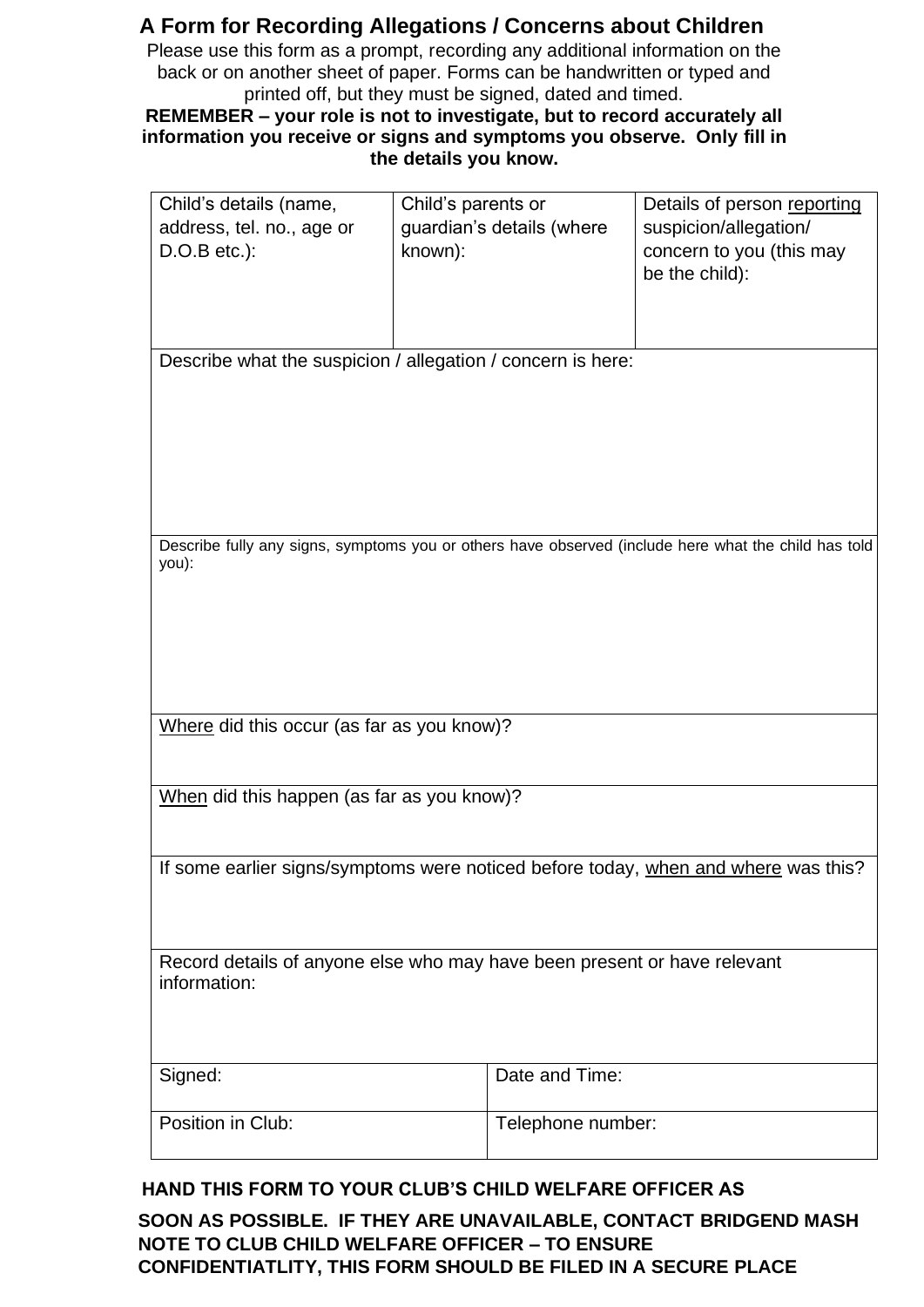# **Disclosure and Barring Service (DBS) Disclosures**

The Disclosure and Barring Service is a means of checking an individual's background to ensure they do not have a history that would make them unsuitable for working with children. A Disclosure will provide current details of a person's criminal record, including convictions, cautions, reprimands and warnings held on the Police National Computer. It will also contain details from lists held by the Department of Health and the Department for Education and Skills of those considered unsuitable for close contact with young people. Depending on the level of Disclosure, it might also contain information held by local police forces.

**See:**

[www.bavo.org.uk/News/safeguarding-update](file:///C:/Users/Steve%20Landeg/Desktop/WEBSITE/www.bavo.org.uk/News/safeguarding-update)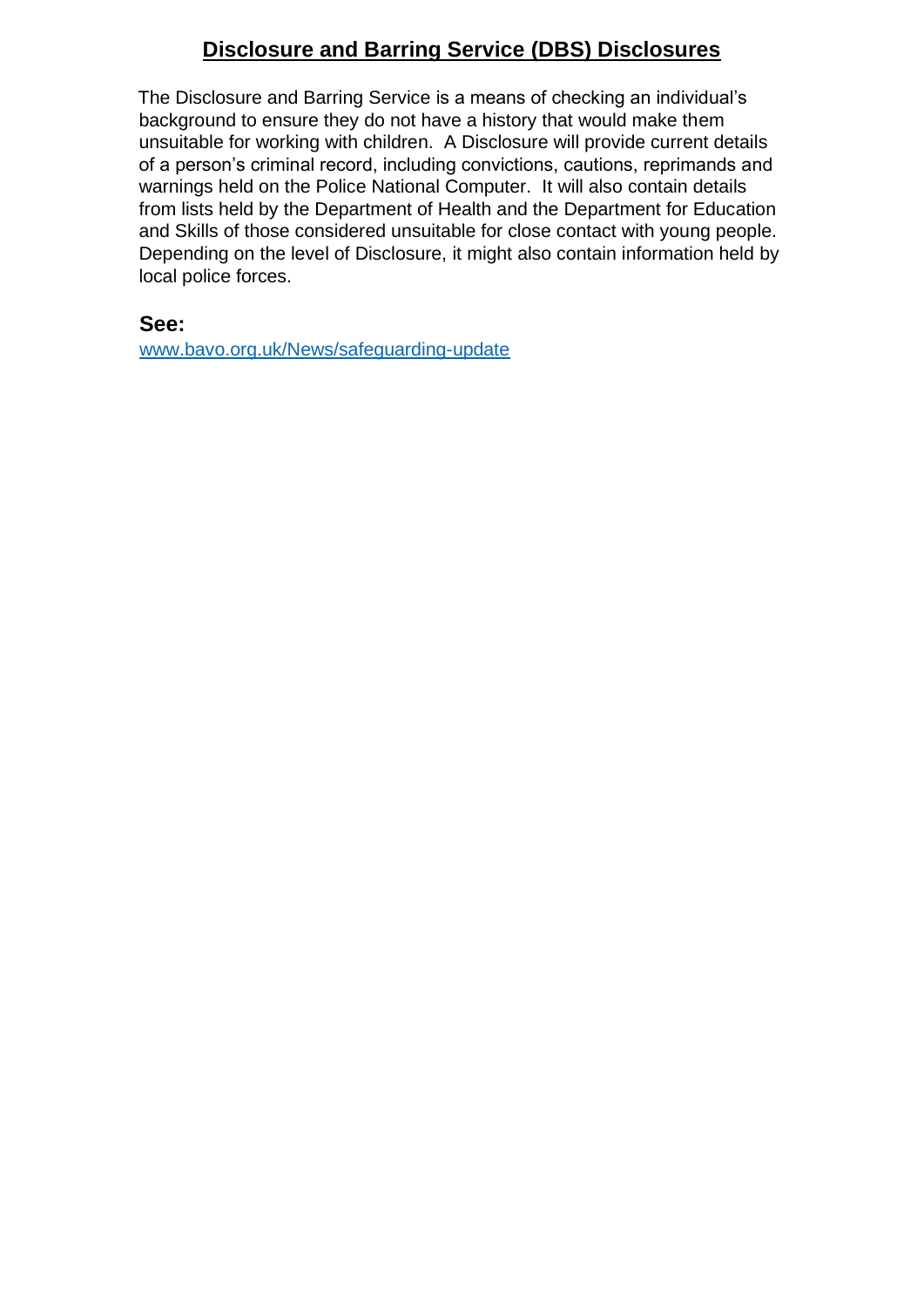## **Self Disclosure Forms**

A Self Disclosure Form requires an individual to provide information about any convictions, cautions, suspensions, formal warnings, reprimands and pending court cases. Under the Rehabilitation of Offenders Act 1974, most convictions etc. become 'spent' after a certain period (which differs in length depending on the gravity of the offence) and organisations are only able to ask about 'unspent' convictions. However, if a role involves working closely with young people, it is exempt from this requirement and ALL convictions etc. need to be declared.

A Self Disclosure Form may provide similar information to an DBS Disclosure. However, there are two main benefits to using a Self-Disclosure Form as well:

- 1) It can be completed quickly, so if there is a delay in receiving a DBS Disclosure, your organisation is still able to ascertain whether an individual has any previous convictions etc.
- 2) It includes a signed statement requiring the individual to inform your organisation any new convictions etc. This means that anything which occurs after the date of the DBS check should still be brought to your attention.

Nonetheless, it is still important that an Enhanced DBS check is carried out, as there is always a risk that someone may decide not to declare relevant information when completing a Self-Disclosure Form.

*It is recommended that all new and existing coaches, helpers and other volunteers who have direct contact with junior club members complete a Self-Disclosure Form (see next page)*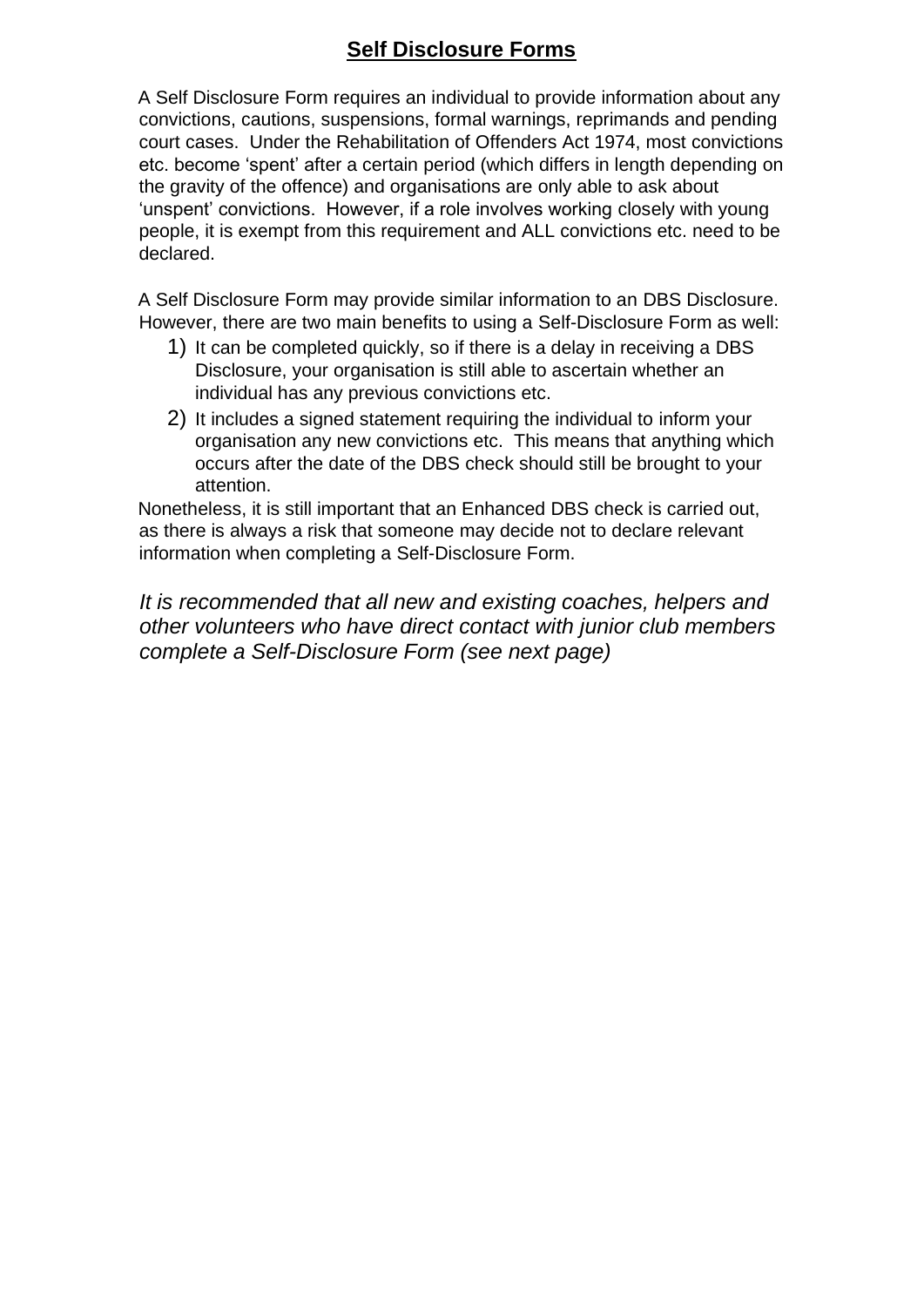# **A Self Disclosure Form – Part One**

| <b>Name of Club</b>     |              |
|-------------------------|--------------|
|                         |              |
|                         |              |
| <b>Role within Club</b> |              |
| (existing role, or      |              |
| role you are being      |              |
| considered for, as      |              |
| appropriate)            |              |
|                         |              |
|                         |              |
| <b>Full Name</b>        |              |
|                         |              |
|                         |              |
|                         |              |
| Any names used          |              |
| previously (i.e.        |              |
| maiden name)            |              |
|                         |              |
| <b>Date of Birth</b>    |              |
|                         |              |
|                         |              |
|                         |              |
| Gender (male /          |              |
| female)                 |              |
|                         |              |
|                         |              |
| <b>Current Address</b>  |              |
|                         |              |
|                         |              |
|                         |              |
|                         |              |
|                         |              |
|                         |              |
|                         |              |
|                         |              |
| <b>Previous</b>         |              |
| Addresses (if you       |              |
| have lived at your      |              |
| current address for     |              |
| less than five years,   |              |
| please include all      |              |
| previous addresses      |              |
| for that period)        |              |
|                         |              |
|                         |              |
|                         |              |
| <b>Contact Number</b>   |              |
|                         |              |
|                         |              |
| Signed:                 | Date: $\_\_$ |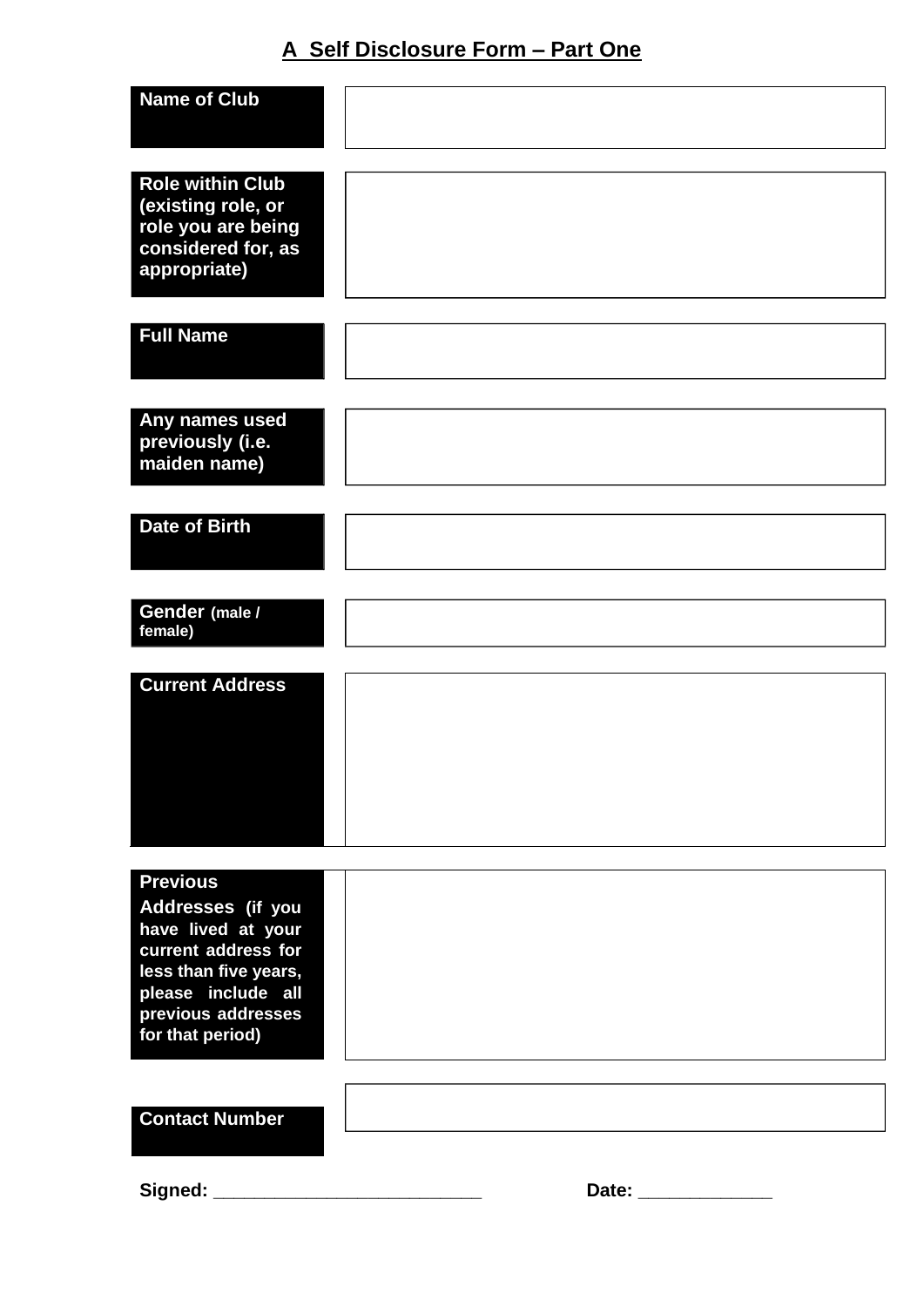## **Self Disclosure Form – Part Two**

*In order to protect young people within the Club, the role for which you are being considered is exempt from the Rehabilitation of Offenders Act 1974. This means that you are required to provide details of all convictions, cautions, suspensions, formal warnings and reprimands, even if they would otherwise be considered 'spent'. This includes motoring-related offences and pending court cases. Any information declared will remain confidential and will be considered only with regards to its relevance to your role within the club.* 

Please answer the following questions, then sign and date the form

| Have you ever been convicted, cautioned, bound over, suspended, formally<br>warned or reprimanded, or do you have any pending court cases? |                         |  |  |
|--------------------------------------------------------------------------------------------------------------------------------------------|-------------------------|--|--|
| Yes<br><b>No</b>                                                                                                                           | (delete as appropriate) |  |  |

**If 'Yes', please supply details below, including the nature of the offence, the date and the sentence imposed:**

**Do you know of any reason why you should not work directly with children, or in an environment where children are present (i.e. are you known to any Social Care Services Department as being an actual or potential risk to children, have you had a disciplinary sanction from another club, Governing Body or other organisation relating to child welfare etc.?)** 

**Yes / No (delete as appropriate)** 

**If 'Yes', please supply details below:**

**I declare that the information above is correct, and I agree to inform the Club Child Welfare Officer within 24 hours if I am subsequently arrested or investigated in relation to Child Welfare concerns, and within 7 days if any other information in Part Two changes. I understand that provision of false information or failure to provide updated information is a disciplinary offence.** 

Signed: **Contained: Signed: Contained: Contained: Contained: Contained: Contained: Contained: Contained: Contained: Contained: Contained: Contained: Contained: Contained: Contained: Containe**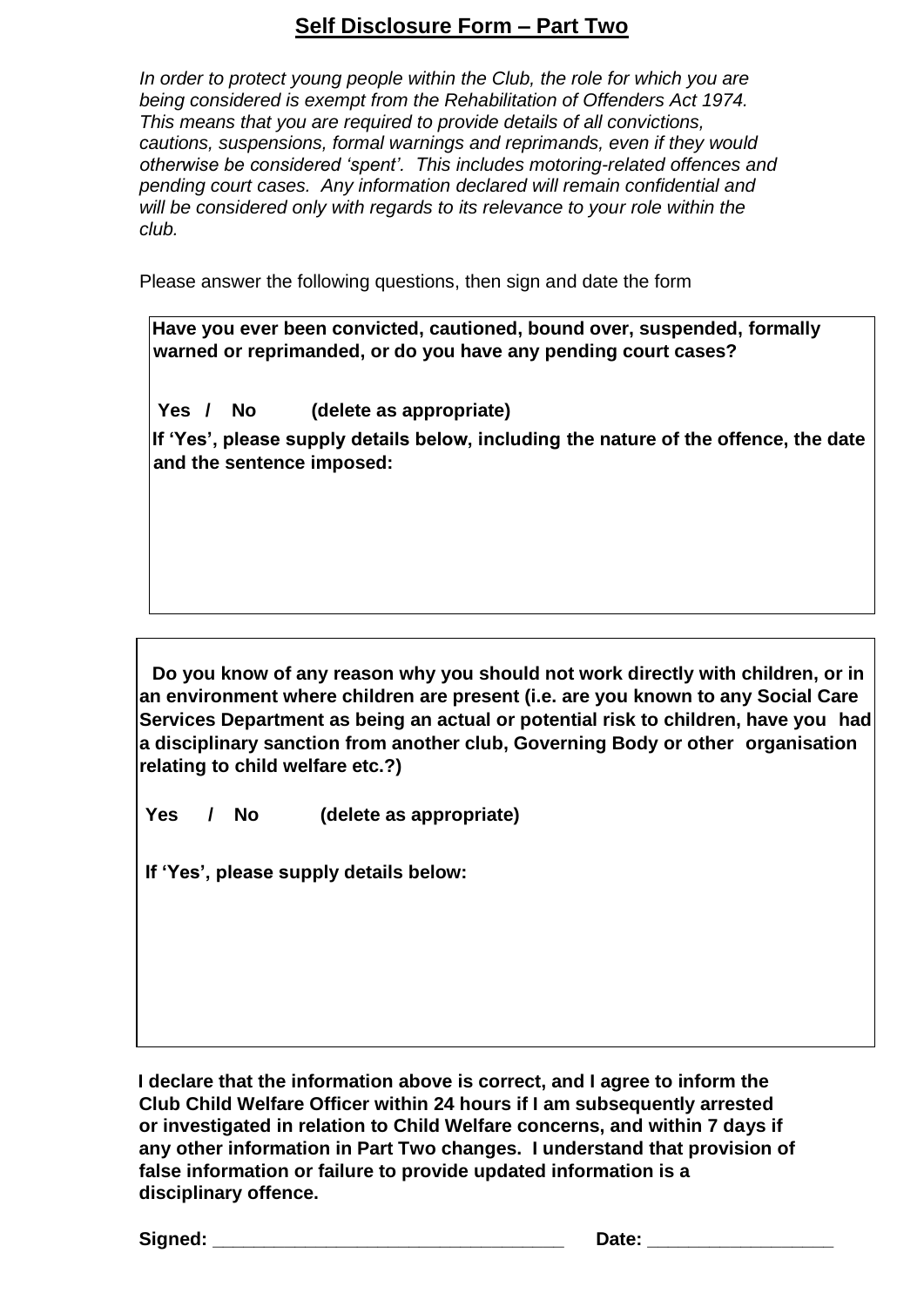# **Guidance Notes for Using DBS Disclosures / Self Disclosures**

The information provided by both DBS Disclosures and Self-Disclosures is of a sensitive, personal nature, and is covered by the GDPR.

## **DBS Disclosures**

When DBS Disclosures are applied for, you will receive a Code of Practice from the DBS relating to the handling and storing of information (for more information see www.disclosure.homeoffice.gov.uk)

# **Self Disclosures**

## **Handling Information**

Information provided on a Self-Disclosure Form must be only be disclosed to those who 'need to know', i.e. the Club's Child Welfare Officer(s), and must only be used for the specific reason for which it was collected. For example, it must not be passed on to another club that the individual is involved with, or discussed with other club members who are not directly involved with Child Welfare.

## **Storing Forms**

All Self Disclosure forms must be kept securely in lockable storage with access strictly limited to those who are entitled to see it, e.g. the Club's Child Welfare Officer(s). Copies of forms should not be made, and originals should be securely destroyed (i.e. shredded / burned) no longer than six months after a decision has been made about a person's suitability for a role within the club. However, we recommend that you keep a record of the names of people who have completed Self Disclosures, the date they completed the form and of the decision made about their suitability for a role within the club (but not details of any convictions etc.)